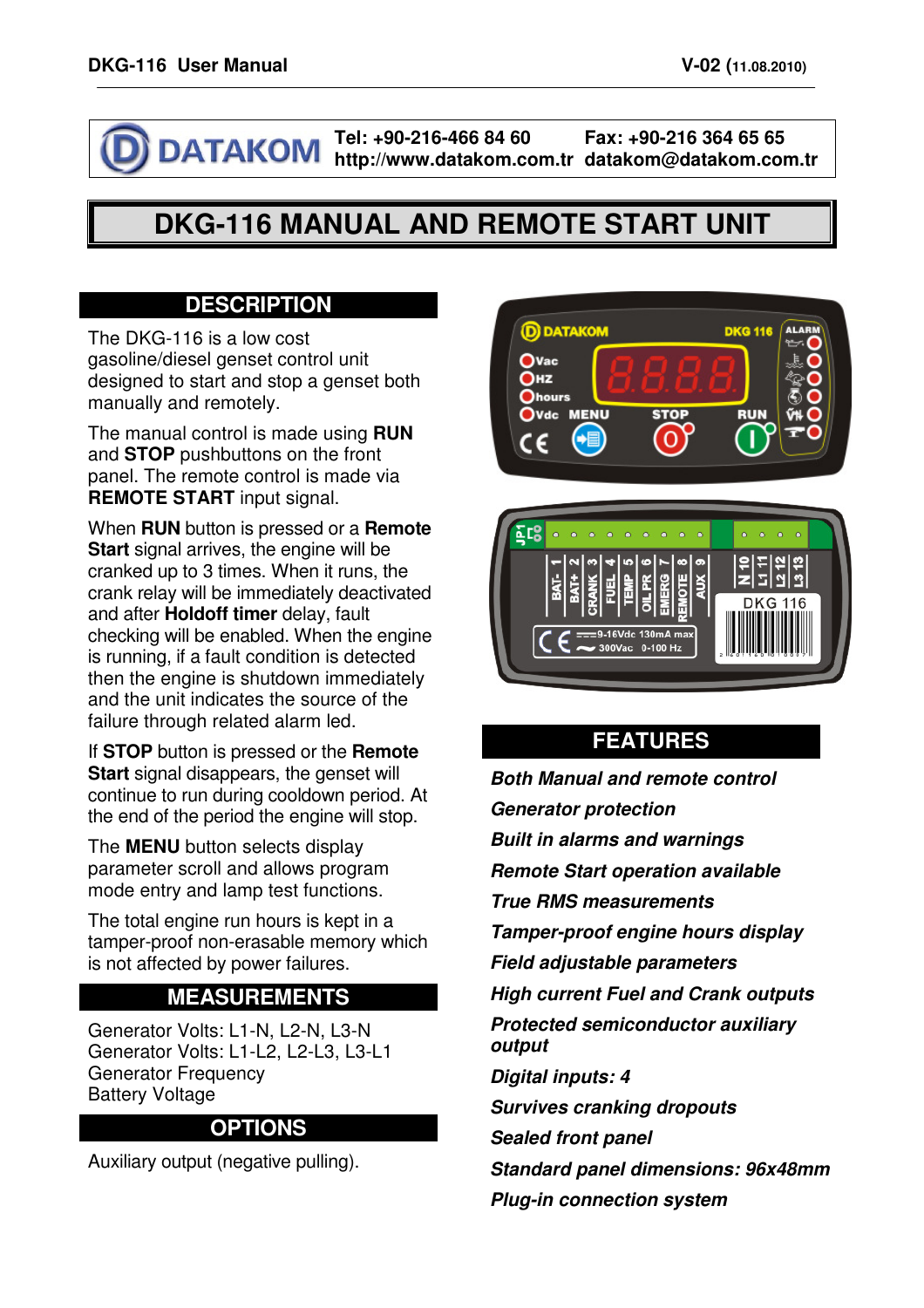# **PRECAUTIONS FOR INSTALLATION AND SAFE USE**

#### **Failure to follow below instructions will result in death or serious injury.**

- Circuit breakers must be connected serially to BAT+, PHASE-L1, PHASE-L2 and PHASE-L3 terminals, in close proximity of the unit.
- Fuses must be of fast type with a maximum rating of 6A.
- Disconnect all power before working on equipment .
- When the genset is running, do not touch terminals.
- Do not try to clean the device with solvent or the like. Only clean with a dried cloth.
- Verify correct terminal connections when wiring.
- Electrical equipment should be serviced only by competent service personnel. No responsibility is assured by the manufacturer or any of its subsidiaries for any consequences arising out of the use of this material.
- Only for front panel mounting.

## **PROGRAMMING**



Both **High Temperature** and **Emergency Stop** inputs must be connected to **Battery negative** prior to enter the programming mode.

| <b>NO</b> | <b>SYMBOL</b> | <b>RANGE</b> | <b>FACTORY</b><br><b>SET</b> | <b>DESCRIPTION</b>                          |
|-----------|---------------|--------------|------------------------------|---------------------------------------------|
|           | $U - Lo$      | 70-500 V     | 170 V                        | Low AC voltage shutdown limit               |
| 2         | $U$ - $H$     | 70-500 V     | 300V                         | High AC voltage shutdown limit              |
| 3         | nFr9          | $0 - 1$      | $\mathbf 0$                  | Nominal frequency: 0=50Hz 1=60Hz            |
| 4         | <b>OI L</b>   | $0 - 1$      | $\mathbf 0$                  | Oil input: 0=pressure switch 1=level switch |
| 5         | <b>FUEL</b>   | $0 - 1$      | $\overline{0}$               | Fuel output type 0: Fuel 1: Stop            |
| 6         | <b>FLY3</b>   | $0 - 2$      | $\Omega$                     | Relay 3 function 0:Alarm 1:Choke 2:Stop     |
| 7         | <b>CHOL</b>   | $0-15$ sec   | $\overline{0}$               | Choke timer in seconds                      |
| 8         | - IP          | $0 - 1$      | $\mathbf 0$                  | Number of phases: 0=3ph 1=1ph               |

The unit offers 8 programmable parameters listed below.

The program mode is entered by long-pressing the **MENU** button. Each depression of the **MENU** button will switch to the next parameter.

Another long press will enable the lamp test mode. Then any depression of **MENU** button will return the display to normal mode.

If no key is pressed, then the unit will return to normal display mode with a delay.

# **DIESEL ENGINE OPTION SELECTION**



In order to control diesel engines, solder a conductive wire to JP1 terminals situated next to terminal 1, as shown in the picture.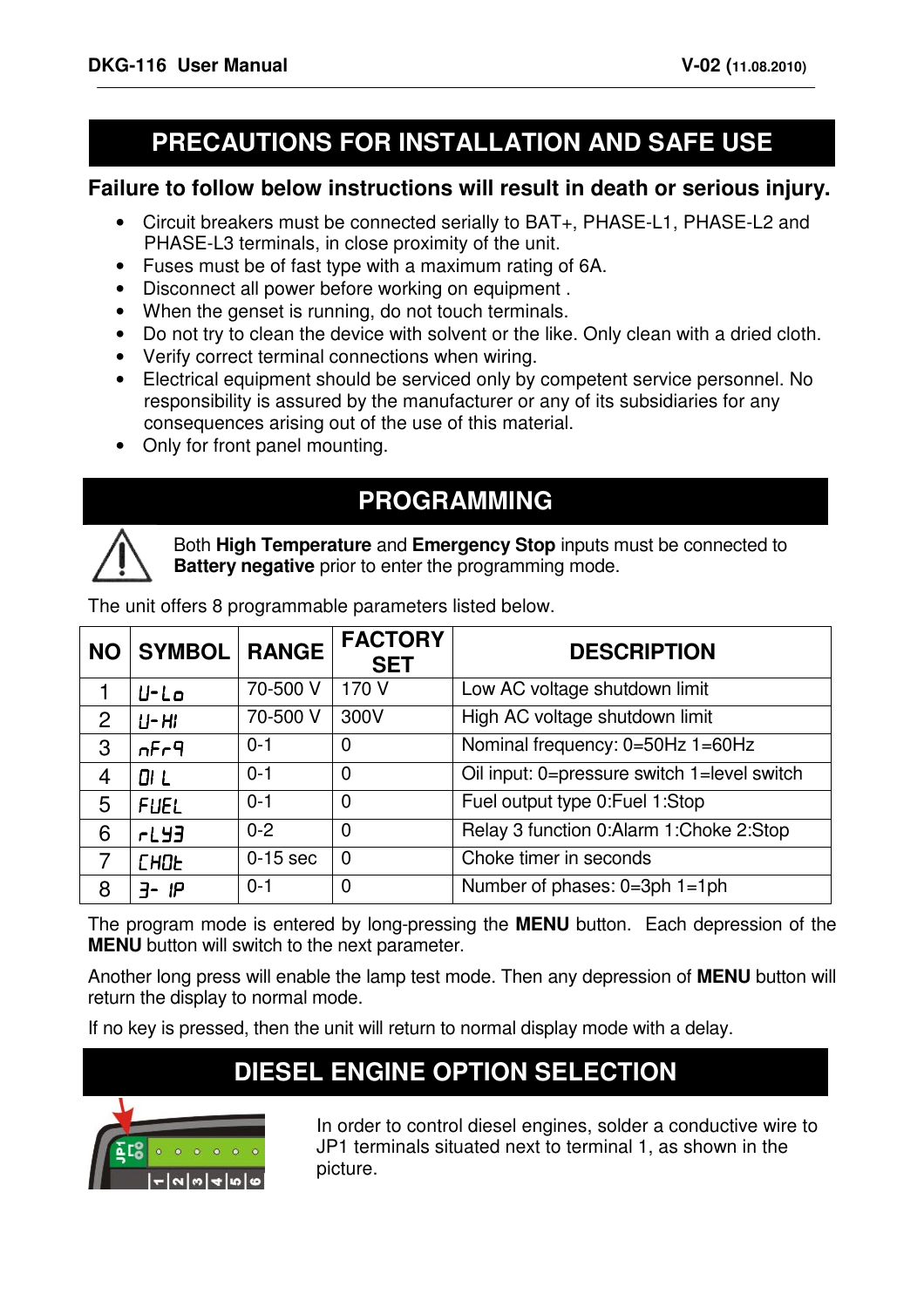